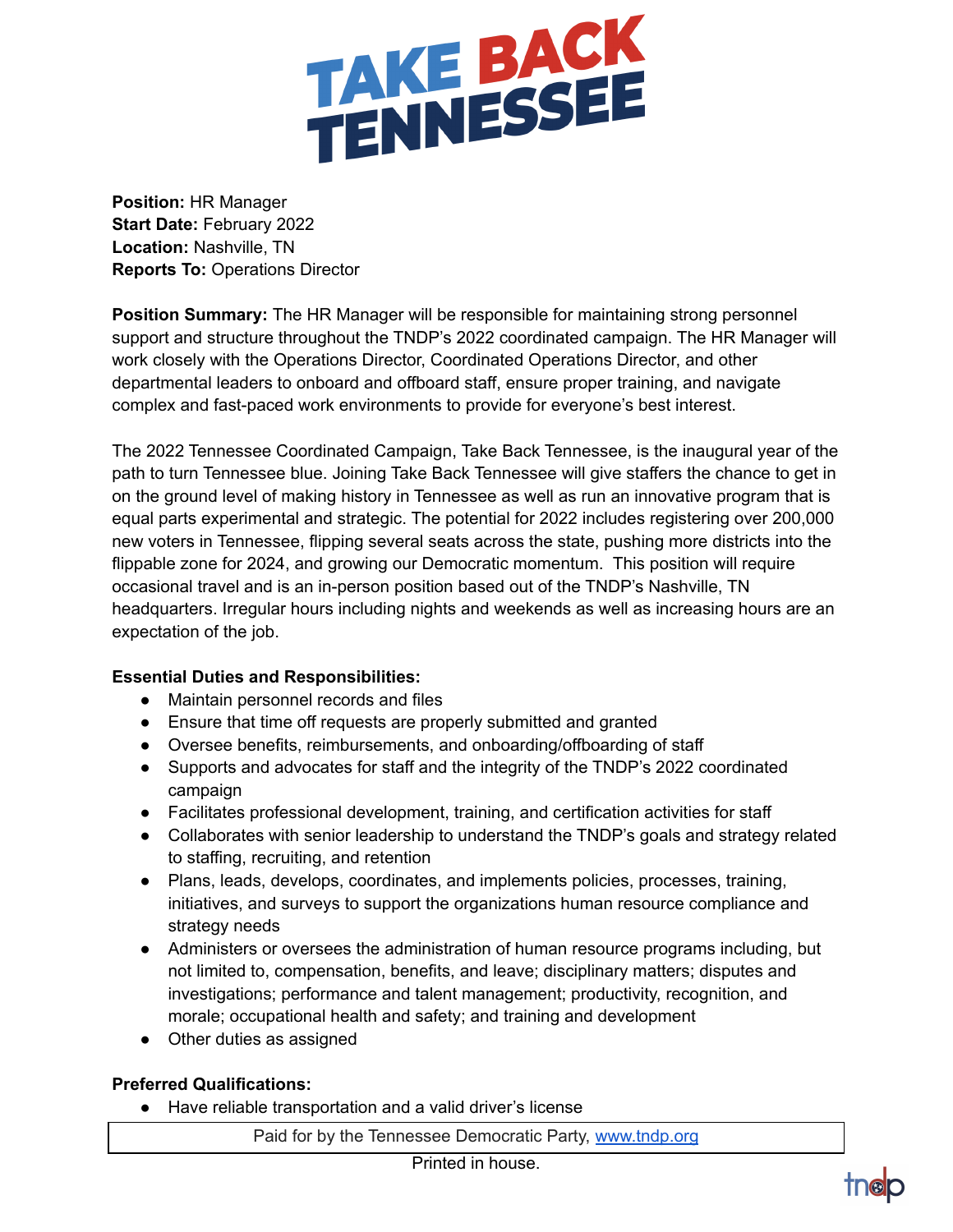

- Staff management experience
- Experience managing managers
- Experience planning trainings and training staff
- Personnel budget experience

## **Required Qualifications:**

- 2+ years of previous political operations and/or human resources experience
- Organizing/political campaign experience
- Comfortable with technology and learning new tech systems
- Strong computer skills
- Solutions-oriented, creative, and flexible every day will look different, and it's important to have a positive attitude, be a team player, and find creative solutions
- Excellent written and verbal communication skills
- Ability to communicate clearly and proactively both with staff and with external partners
- Ability to manage multiple projects independently and navigate competing priorities
- Possess a sharp and critical eye for detail
- Resilient, resourceful, and adaptive to priority shifts and change (big and small)
- Have experience working in a fast-paced environment, managing multiple projects at the same time while meeting tight deadlines
- Highly communicative responsive to internal and external requests, emails, and calls, within reason
- Values and prioritizes diversity, equity, and inclusion and enjoys working with people of diverse backgrounds and cultures
- Believes in and lives out the TNDP's and DNC's mission and values

**Salary and Benefits:** This is a full-time, contracted position through November 15, 2022. This position pays \$3,000-\$4,000 per month. Benefits include 100% employer coverage of medical and dental insurance as well as mileage reimbursements and 1 day of PTO gained per month. Staff may not use time off on blackout dates, and applicants are encouraged to inquire about blackout dates and work schedules during the interview process.

**To Apply:** Email a current resume to [jobs@tndp.org](mailto:jobs@tndp.org). Include the subject line "HR Manager." In the body of the email, tell us your anticipated start date and why you want to come Take Back Tennessee in 3 sentences or less.

The Tennessee Democratic Party (TNDP), is committed to diversity among its staff, and recognizes that its continued success requires the highest commitment to obtaining and retaining a diverse staff that provides the best quality services to supporters and constituents. The TNDP is an equal opportunity employer and it is our policy to recruit, hire, train, promote and administer any and all personnel actions without regard to sex, race, age, color, creed, national origin, religion, economic status, sexual orientation, veteran status, gender identity or